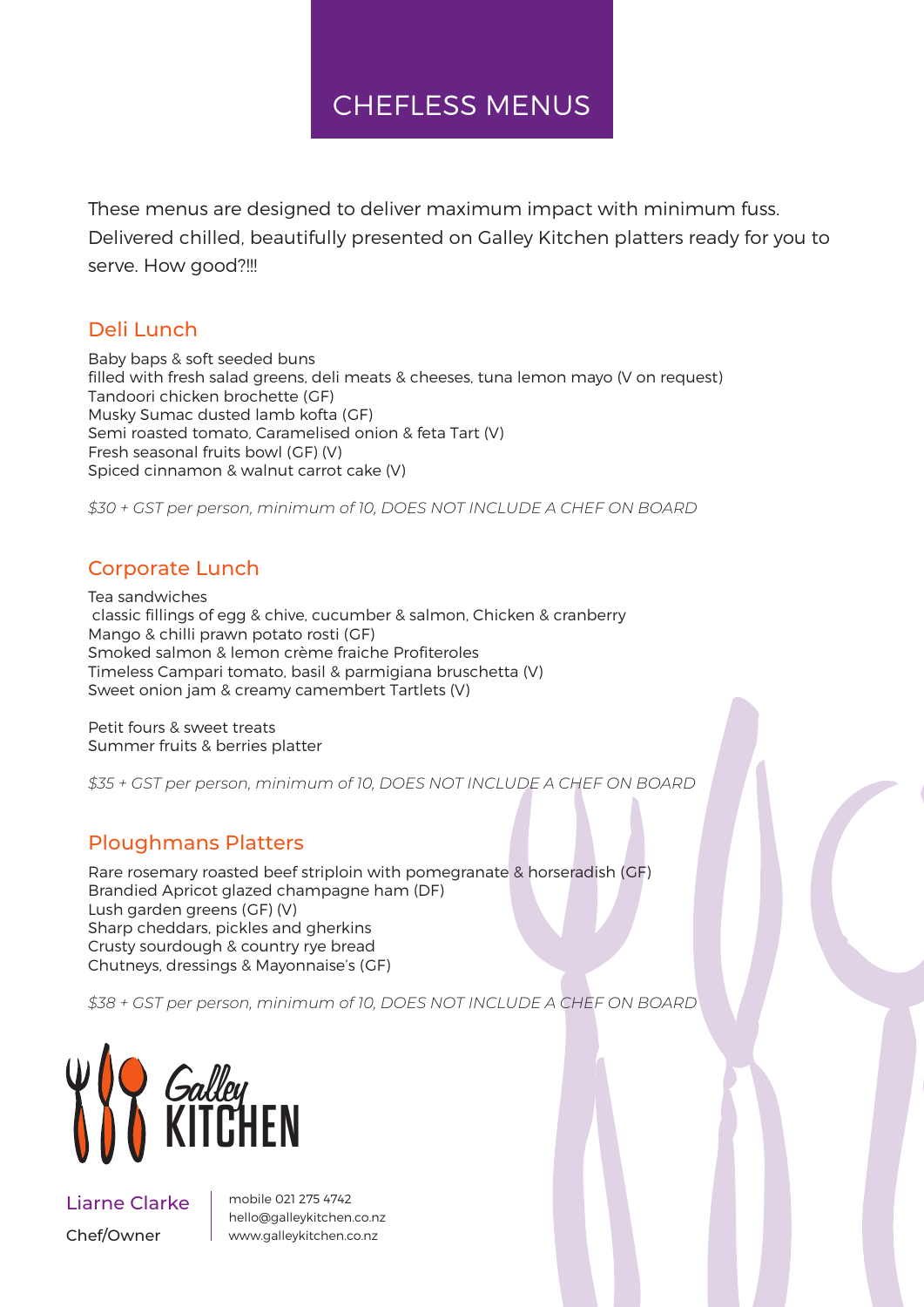# DE-CONSTRUCTED, SEMI-PREPPED PROVISIONS

For the vessels that are high on competent crew members but low on prep time and space, let Galley Kitchen take the hassle out of your charter for you. These menus come vac sealed, pre made where applicable then deconstructed to save on time & cooler space. Full instructions given, delivered in recyclable containers. Serve ware not provided.

### Appetizers

Kumara rosti, honey chevre whip, pomegranate arils (GF) (V) Smoked salmon & lemon crème fraiche topped potato rosti Timeless Campari tomato, basil & parmigiana bruschetta (V) Bacon wrapped king prawns, cilantro & kewpie dipping sauce (DF)

### Carvery Lunch

Maple balsamic baked salmon fillet (DF)(GF) Smoked garlic and rosemary rubbed eye fillet of beef, caramelized onion jus (DF)(GF) Arugula, pear, charred walnut & cumin feta salad with a pomegranate dressing (V)(GF) Soba noodle, edamame, bell pepper salad with a mandarin & Tahitian lime dressing (VEGAN)(GF) Artisanal bread selection

#### Fromage & Petit four

Selection of fine NZ cheeses, Chevre whip, Salmon mousse, Triple chocolate brownie (GF), lush lemon coconut squares & chocolate dipped strawberries

*\$55 + GST per person, minimum of 10, DOES NOT INCLUDE A CHEF ON BOARD* 

*\*\* This menu can easily be adjusted if you have back to back charters with the same clients each day to ensure variety at the same per head price*



Liarne Clarke Chef/Owner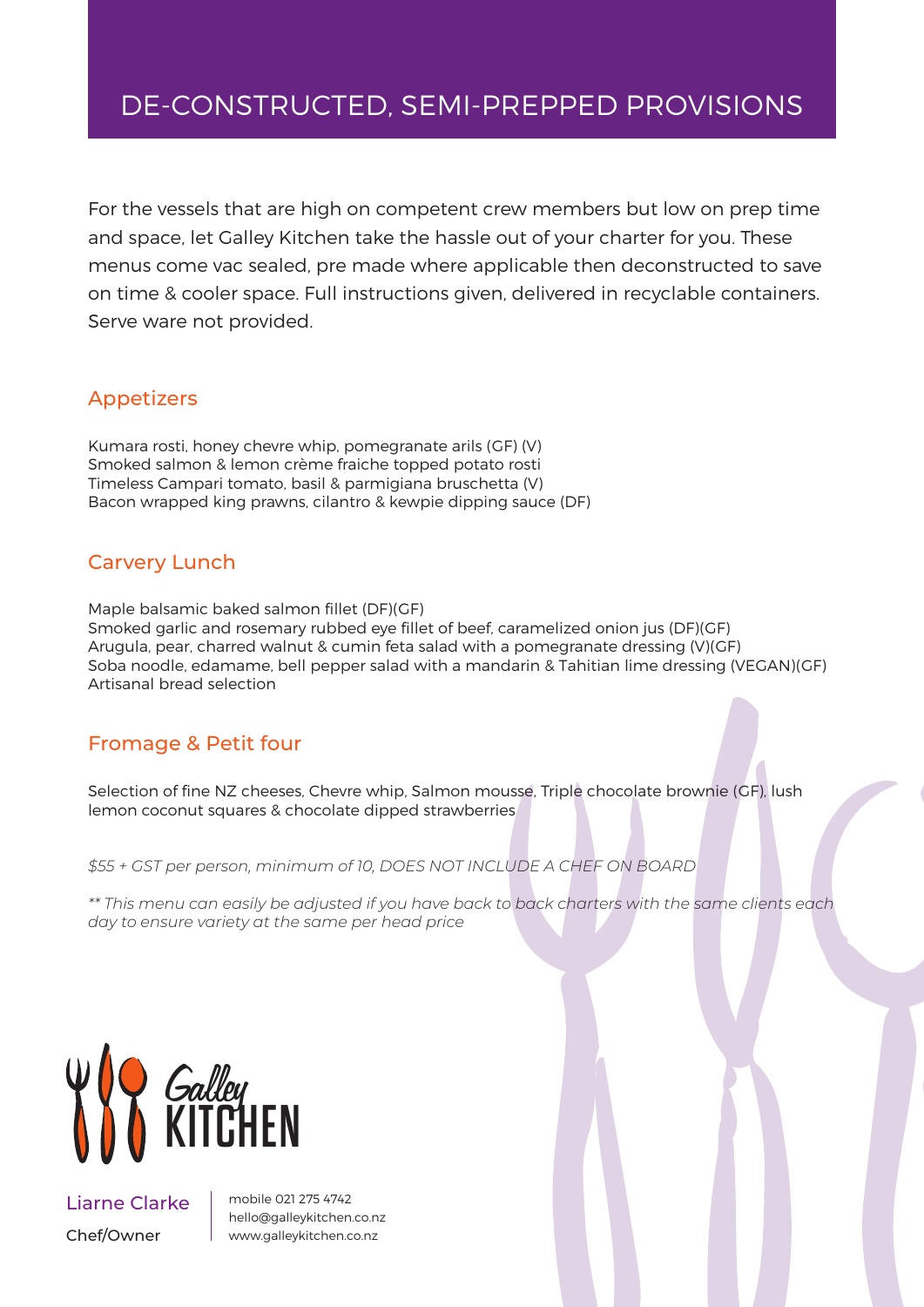## GOURMET BBQ

#### Menu A

Hickory rubbed beef eye fillet steaks Butchers best kransky & pure pork sausages King prawns wrapped in streaky bacon

Lush green garden salad with a honeyed tahini dressing Asian slaw, toasted sesame kewpie dressing Mustard & herb buttered baby potatoes (GF) (V)

Fresh crusty breads & condiments

Petit tarts & brownies Summer fruits & berries platter

*\$65 pp + GST with a chef included on board for up to 6 hours. Minimum of 10 pax*

*\$55 pp + GST drop off only, cook & serve yourself. Minimum of 10 pax*

#### Menu B

Tandoori chicken steak skewers, bbq plum sauce Barbequed chorizo & pork sausages

Rocket, pear, parmesan & charred walnut salad, pomegranate dressing (V)(GF) Classic egg & potato salad with herbed mayo (V) (GF) Soba noodle, edamame, bell pepper salad with a citrus soy dressing (VEGAN)(GF)

Fresh crusty breads & condiments

NZ cheeses & preserves, oat & fennel crackers Summer fruits & berries platter

*\$60 pp + GST with a chef included on board for up to 6 hours. Minimum of 10 pax*

*\$50 pp + GST drop off only, cook & serve yourself. Minimum of 10 pax*



Liarne Clarke Chef/Owner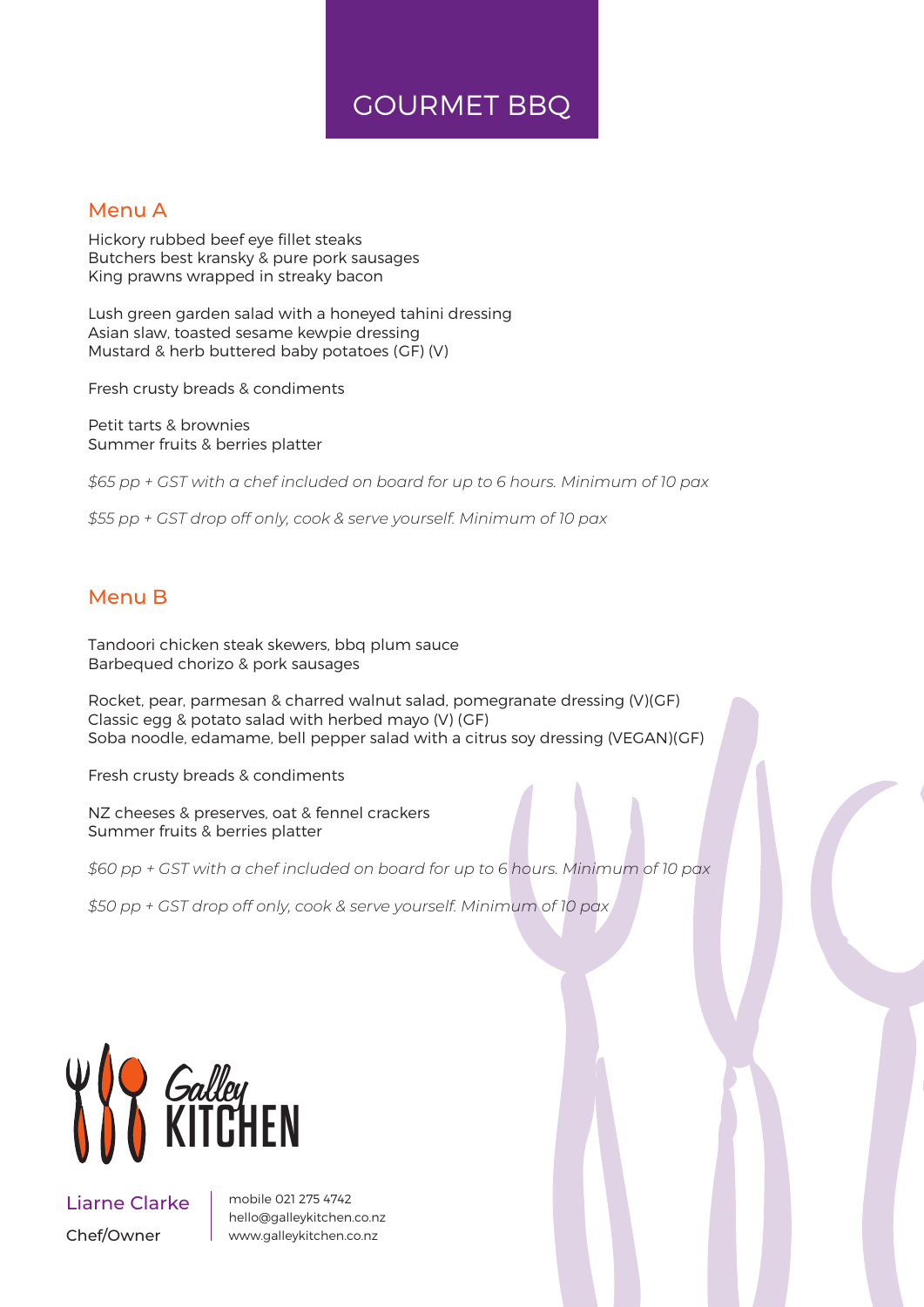# CARVERY BUFFET

Rare rosemary roasted beef striploin with pomegranate & horseradish (GF) Brandied Apricot glazed champagne ham (DF) Maple balsamic baked salmon fillet (DF) (GF) Succulent boneless roast chicken, sage & onion stuffing

Arugula, pear, charred walnut & cumin feta salad, pomegranate dressing (V)(GF) Soba noodle, edamame, bell pepper salad with a mandarin & Tahitian lime dressing (VEGAN)(GF) Lush Green garden salad (GF) (VEGAN) (DF) Asian slaw, toasted sesame dressing (V) (DF) Classic egg & potato salad with herbed mayo (V) (GF) Mustard & herb buttered baby potatoes (GF) (V)

Artisanal bread selection, condiments and dressings

Finish with sharing platters of Bite sized petit four tarts, chocolate fudge brownie, ruby red strawberries & summer fruits

*Price includes chef on board for a 4-6 hour charter, minimum of 10 pax*

*2 meats, 2 sides - \$62 pp + GST*

*3 meats, 2 sides - \$70 pp + GST*



Liarne Clarke Chef/Owner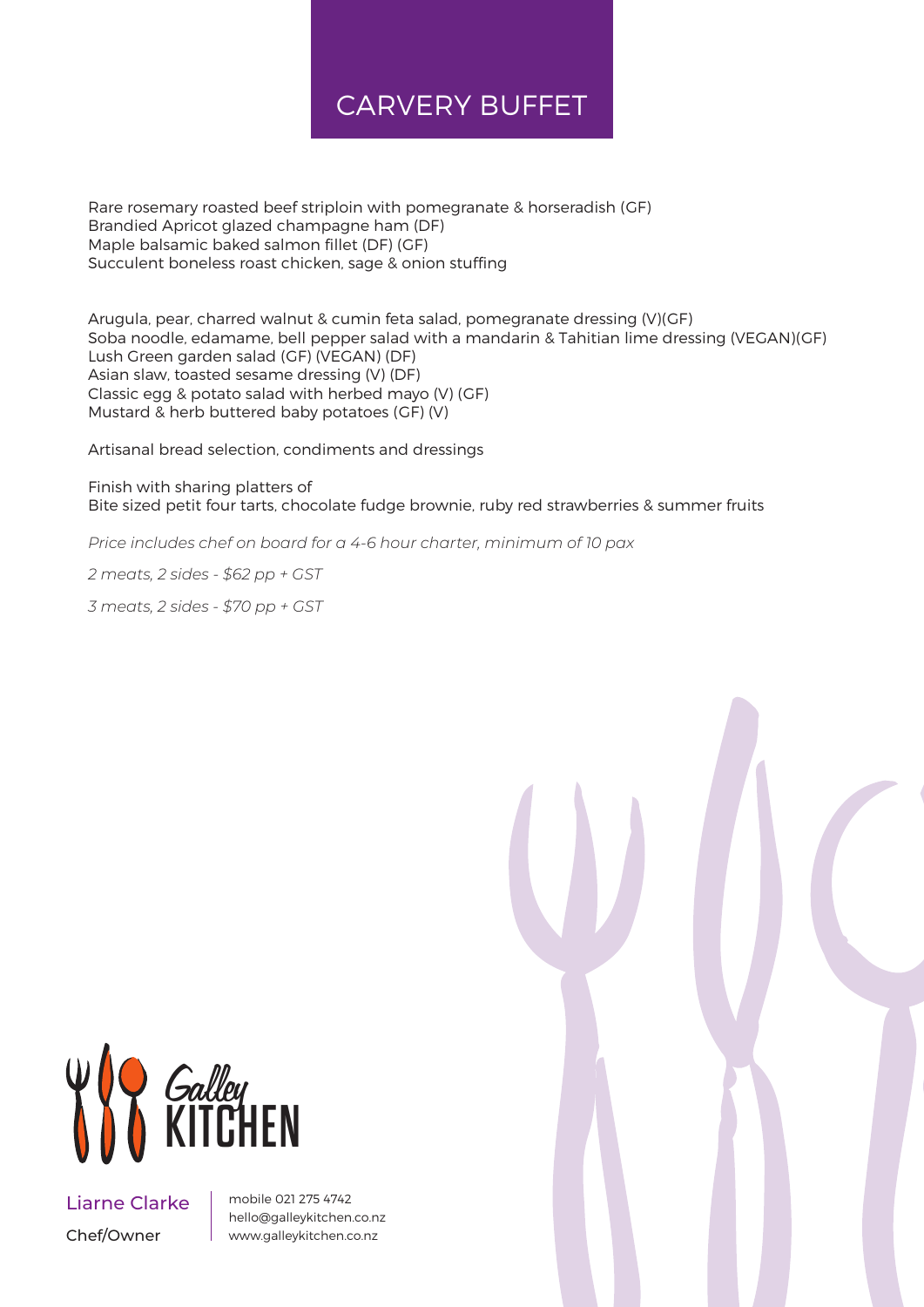### PLATTERS

Galley Kitchen boards & platters are a great way to supply a variety of food for your event if you have a certain budget to work within or would like to add a little something on to our existing menus. And they look FABULOUS to boot!!

*All boards & platters \$180 +GST each & are suitable as a light graze for 10-15 people*

#### Canape Platter

Sweet onion jam & creamy camembert tarts Kumara rosti, honey chevre whip, pomegranate arils Hoisin Duck topped potato rosti, Chinese mayonnaise, microcress South island smoked salmon profiterole with lemon crème fraiche

### Vegetarian Platter

Feta & quinoa falafel; seasonal crudité & roast pumpkin & cumin hummus; Caprese skewers, balsamic glaze; Polenta chips with roasted garlic aioli; toasted nuts & pretzels

### Children's Platter

Rice cracker, carrot & cucumber sticks with hummus Ham & cheese triangle Sandwiches Mini meatballs with tomato relish Apple & pear slices with summer berry yogurt dip

### Charcuterie Board

Aged prosciutto, cured meats, cabanossi, cornichons, relishes, whole roasted garlic, French baguette, oat & fennel crackers

### Fromage Board

Selection of New Zealands finest Kapiti cheeses, honey baked brie, oat & fennel crackers, quince paste, dried figs & fruit

### Antipasto Board

Basil pesto, artichoke dip, sundried tomatoes, marinated olives, pickled onions, salamis, chorizo, provolone cheese, sharp cheddar, ciabatta & grissini

### Dessert Board

Galley Kitchen's bite sized sweet deserts that may include chocolate caramel tarts, double chocolate brownie, raspberry white chocolate blondie, lemon curd tarts, , lemon coconut bliss balls, berry crumble pies



Liarne Clarke Chef/Owner